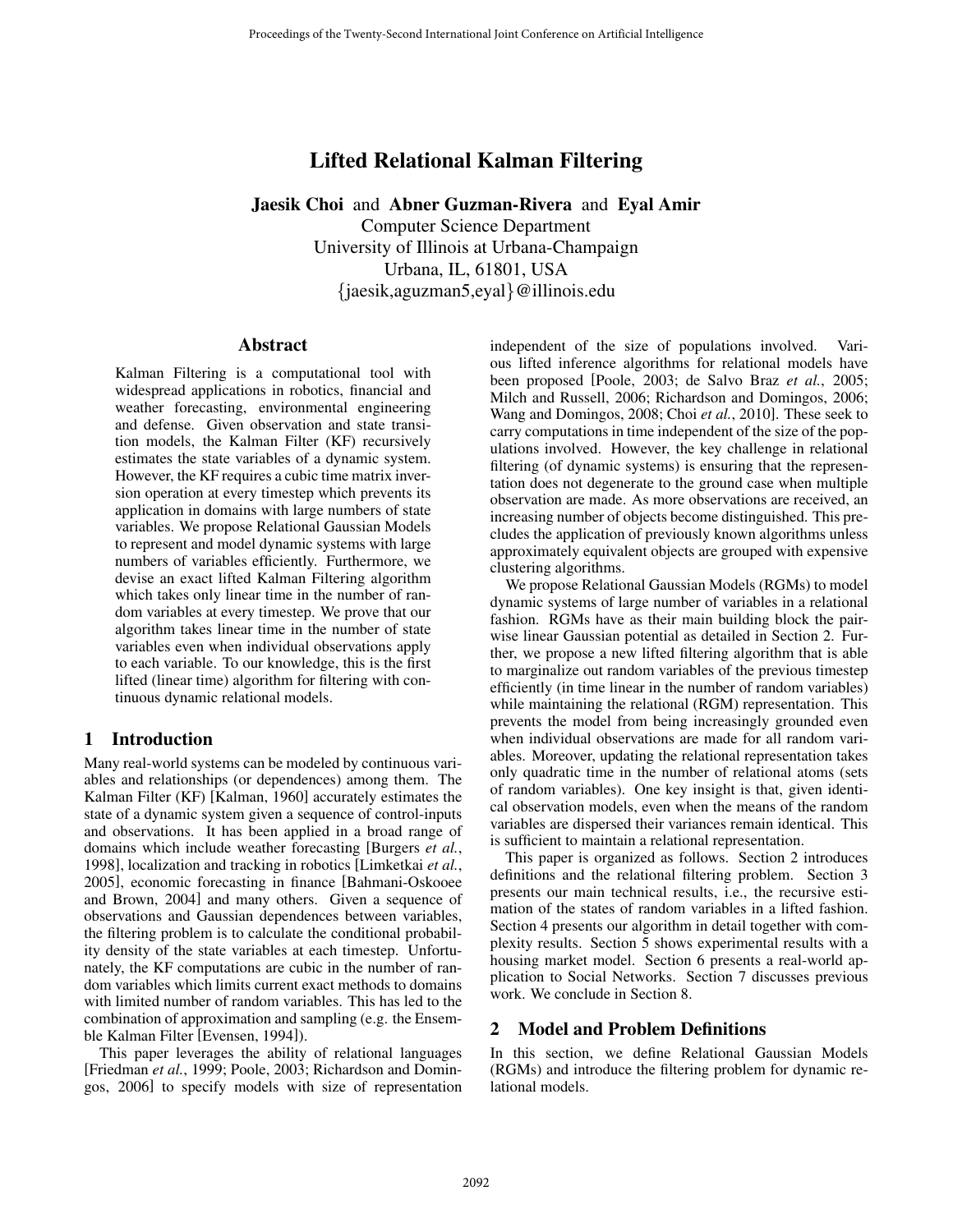#### 2.1 Relational Continuous Models

Dependencies between variables are represented using Parfactor models<sup>1</sup>, i.e. parameterized factor models. Each par*factor*  $g = (L, C, X, \phi)$  is composed of a set of logical variables (or objects) (*L*), constraints on *L* (*C*), a list of relational atoms  $(X)$ , and a potential function on  $X(\phi)$ .

Relational atoms represent the set of random variables corresponding to all ground substitutions of its logical variables. Formally, applying a substitution  $\theta$  to a parfactor *g* yields a new parfactor  $g\theta = (L', C\theta, X\theta, \phi)$ , where *L' s* obtained by renaming the variables in *L* according to is obtained by renaming the variables in *L* according to <sup>θ</sup>. If <sup>θ</sup> is a ground substitution, *g*<sup>θ</sup> is a factor. A factor  $f = (\mathbf{x}, \phi)$  is a pair where **x** is a list of ground random variables  $(x_1, \ldots, x_{|\mathbf{x}|})$  and  $\phi$  is a potential on **x**, a function from  $range(x) = \frac{x}{i}$   $\frac{x}{i}$   $range(x_i)$  to  $\mathbb{R}^+$ . A factor  $f$  defines a weighting function on a valuation  $v = (v_1, \ldots, v_{\text{av}})$ fines a weighting function on a valuation  $v = (v_1, \ldots, v_{|\mathbb{X}|})$ :  $w_f(v) = \phi(v_1, \ldots, v_{|x|})$ . The weighting function for a *parfactor g* is the product of the weighting functions of all of its ground substitutions (factors),  $w_g(v) = \prod_{f \in g} w_f(v)$ . Hence, a set of parfactors *G* defines<sup>2</sup> a probability density proportional to,

$$
w_G(v) = \prod_{g \in G} \prod_{f \in g} w_f(v). \tag{1}
$$

#### 2.2 Relational Gaussian Models (RGMs)

Relational Gaussian Models (RGMs) are a subset of Relational Continuous Models (RCMs) where potentials are restricted to be Gaussian distributions. RGMs are composed of three types of parfactor models: (1) Relational Transition Models (RTMs); (2) Relational Pairwise Models (RPMs); and (3) Relational Observation Models (ROMs). Suppose that we have *n* relational atoms:  $X_t^1(L), \ldots, X_t^n(L)$  where *L* is a list of logical variables. In a relational linear dynamic is a list of logical variables. In a relational linear dynamic model, relational atoms are linearly influenced by controlinputs  $U_t^1(L)$ , ...,  $U_t^n(L)$ . Similarly, a linear observation<br>model specifies the relationship between observation varimodel specifies the relationship between observation variables  $O_t^{\{t\}}(L)$ , ...,  $O_t^n(L)$  and other relational atoms. Control<br>inputs and observations are associated with relational atoms inputs and observations are associated with relational atoms in two ways: (1) direct association; and (2) indirect association. We provide further details in Section 2.4.

Relational Transition Models (RTMs) model the dependence of relational atoms at the next timestep,  $X_{t+1}^j(a')$ , on relational atoms at the current timestep,  $X_{t+1}^j(a)$  and (when relational atoms at the current timestep,  $X_i^i(a)$ , and (when<br>available) control-input information. They take the following *t* available) control-input information. They take the following form,

$$
X_{t+1}^j(a') = B_X^{i,j} \cdot X_t^i(a) + B_U^{i,j} \cdot U_t^i(a) + G_{RTM'}^{i,j}
$$
 (2)

where  $G_{RTM}^{i,j} \sim N(0, \sigma_{RTM}^{i,j})$  and  $N(m, \sigma^2)$  is the normal dis-<br>the time is the normal distance of  $R_{RTM}^{i,j}$  and  $R_{M}^{i,j}$  and  $R_{M}^{i,j}$ tribution with mean *m* and variance  $\sigma^2$ .  $B_X^{i,j}$  and  $B_U^{i,j}$  are the transition models, matrices or a constants, corresponding to two relational atoms.



Figure 1: Example of a housing market model. We are interested in estimating the hidden value of houses given observations of house sales prices (e.g.  $HPO_t(1) = $500K$ ). Both, the hidden value of a house and the observed sales prices are affected by several factors, e.g., house values increase by a certain rate every year and are also influenced by a housing market index (*HM<sub>t</sub>*).

For univariate state variables, we can represent the transition model with a linear Gaussian,

$$
\phi_{RTM}(X'_{t+1}(a')|X'_t(a), U'_t(a))
$$
\n
$$
\propto \exp\left(-\frac{(X^j_{t+1}(a') - B^{ij}_X \cdot X^i_t(a) - B^{ij}_U \cdot U^i_t(a))^2}{2 \cdot \sigma_{RTM}^{ij}}\right).
$$
\n(3)

The most common transition is the transition from the current state  $X_t^i(a)$  to the next  $X_{t+1}^i(a)$ . It is represented as follows. lows,

$$
X_{t+1}^{i}(a) = B_X^i \cdot X_t^i(a) + B_U^i \cdot U_t^i(a) + G_{RTM}^i.
$$
 (4)  
Relational Observation Models (ROMs) represent the re-

lationships between the hidden (state) variables,  $X_i^i(a)$ , and the observations made at the corresponding timester.  $Q_i^i(a)$ the observations made at the corresponding timestep,  $O_t^i(a)$ ,

$$
O_t^i(a) = H_t^i \cdot X_t^i(a) + G_{ROM}^i,\tag{5}
$$

where  $G_{ROM}^i \sim N(0, \sigma_{ROM}^i)$ .  $H_t^i$  is the observation model, a matrix or a constant, between the hidden variables and the observations.

In the linear Gaussian representation, they take the following form,

$$
\phi_{ROM}(O_t^i(a)|X_t^i(a)) \propto \exp\left(-\frac{(O_t^i(a) - H_t^i \cdot X_t^i(a))^2}{2 \cdot \sigma_{ROM}^i}\right).
$$
 (6)

**Relational Pairwise Models (RPMs)** represent Gaussian dependences between pairs of relational atoms within the same timestep as follows,

$$
X_t^i(a) = R_t^{i,j} \cdot X_t^j(a') + G_{RPM'}^{i,j}
$$
 (7)

where  $G_{RPM}^{i,j} \sim N(0, \sigma_{RPM}^{i,j})$ .  $R_t^{i,j}$  is the pairwise coefficient, a matrix or a constant, between the two relational atoms.

Note that RTMs and ROMs are directed models while RPMs are undirected. The directed models represent the nature of dynamic systems (e.g. the state at the next timestep depends on the current timestep). The product of RPMs is an efficient way to represent a multivariate Gaussian density over all the state variables. <sup>3</sup>

<sup>1</sup>Our representation is based on previous work [Poole, 2003; de Salvo Braz *et al.*, 2005; Milch and Russell, 2006; Choi *et al.*, 2010].

<sup>2</sup>The condition is that at least a random variable has a prior distribution as outlined in [Choi *et al.*, 2010].

<sup>3</sup>Note that a multivariate Gaussian density (of state variables) is a quadratic exponential form. The quadratic exponential form can always be decomposed into terms involving only single variables and pairs of variables. We provide additional details in Section 7.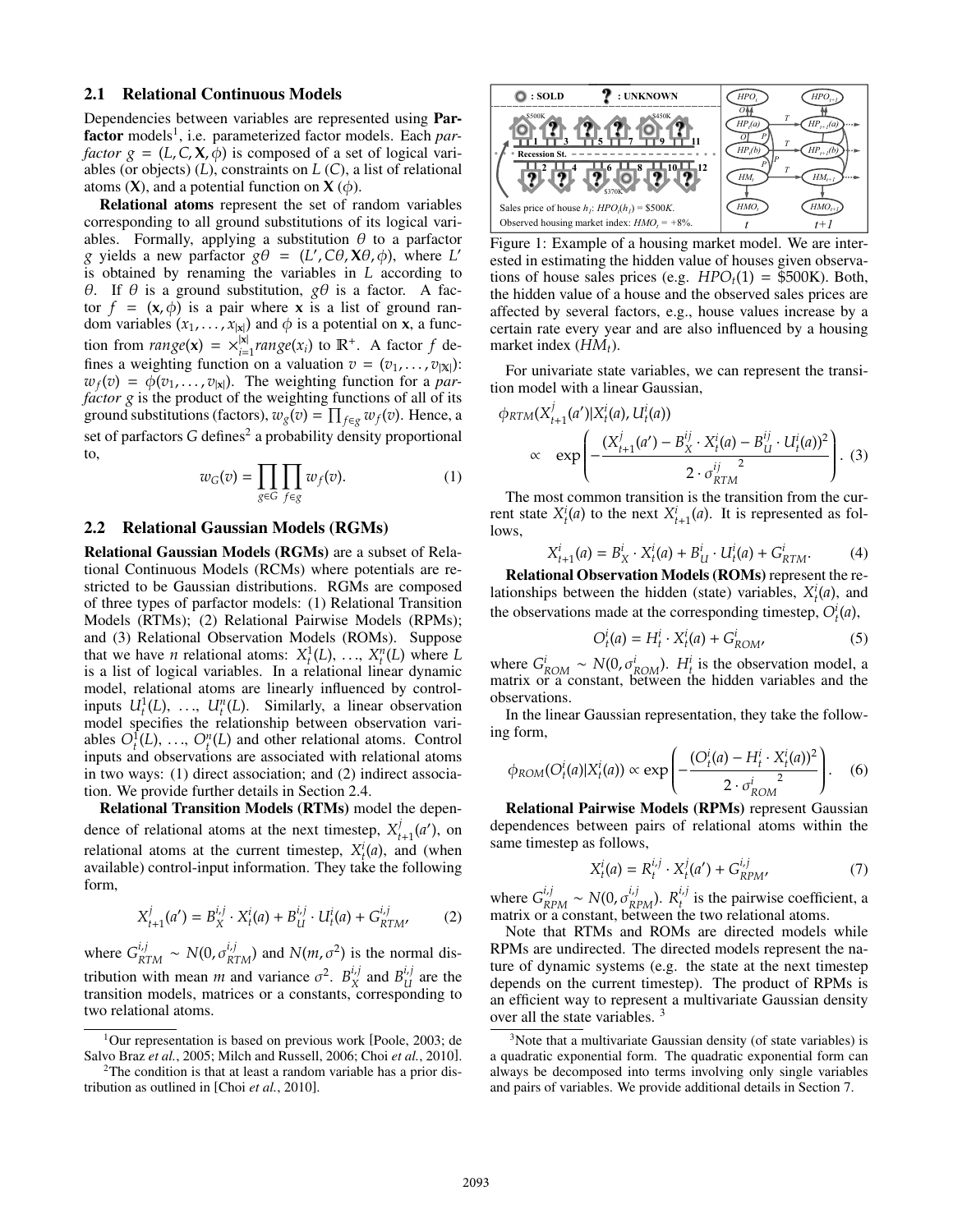

Figure 2: This model has three relational atoms, *Xi*, which may *represent* any number of random variables. The relational representation dramatically eliminates the need for redundant potentials. Hence, representation and filtering become much more efficient than in the propositional case. Note that the conventional KF representation is not suited for efficient (i.e. lifted) inference.

### 2.3 A Relational Filtering Problem

Given a prior (or current belief) over the state variables, the filtering problem is to compute the posterior after a sequence of timesteps. The input to the problem is: (1) Relational Gaussian Model (RTMs, RPMs and ROMs); (2) current belief over the relational atoms  $(X_0^l)$  represented by a product of relational Gaussian potentials:  $(3)$  sequence of control-inputs relational Gaussian potentials; (3) sequence of control-inputs  $(U_1^i, \ldots, U_T^i)$ ; and (4) sequence of observations  $(O_1^i, \ldots, O_T^i)$ .<br>The output is the relational Gaussian posterior distribution The output is the relational Gaussian posterior distribution over the relational atoms  $(X_T^i)$  at timestep T.

#### 2.4 Input and Observation Association

At every timestep the control-inputs and observations must be associated with the random variables they affect. The ideas in this section apply to control-inputs and observations but we illustrate them for observations.

We distinguish two types of observations: direct and indirect. Direct observations are those made for a specific random variable. For instance, if we make an observation for each random variable in a subset  $A_t^i \subseteq X_t^i$  of the ground substitu-<br>tions of relational stom  $X^i$ , we are looking at the following tions of relational atom  $X_t^i$ , we are looking at the following model model,

$$
\prod_{a_j \in A_t^i} \phi_{ROM} \left( o_t^i(a_j) | X_t^i(a_j) \right). \tag{8}
$$

In the example of Figure 1, observing the selling price of a house would dramatically reduce the variance of the hidden variable that represents the true value of that house.

Similarly, multiple direct observations, *O<sup>i</sup>*  $\frac{t}{t}$  =  $\sum_{t}^{t}$   $\sum_{t}^{t}$  set of random variables,  $i_1^1, o_1^{i,1}, \ldots, o_t^{i,|\mathcal{O}|}$ , could be made for each variable in ome set of random variables.

$$
\prod_{a_j \in A_t^i} \prod_{o_t^{i,k} \in O_t^i} \phi_{ROM_k} \left( o_t^{i,k}(a_j) | X_t^i(a_j) \right). \tag{9}
$$

Given some notion of neighborhood (e.g. a residential neighborhood or a block of houses), indirect observation allows the possibility that observations made for a random variable,  $o_i^i(a')$ , would influence nearby random variables,  $X_i^i(a_j)$ ,  $a' \neq a_i$ .  $a' \neq a_j$ ,

$$
\prod_{a_j \in A_t^i} \phi_{ROM} \left( o_t^i(a') | X_t^i(a_j) \right). \tag{10}
$$

For example, this allows the possibility that the observation of the selling price of a house would reduce the variance of the true values of neighboring houses.

Current (exact) lifted inference algorithms (e.g. [Kersting *et al.*, 2006; Choi *et al.*, 2010]) handle observations by partitioning the relational atoms into groupings of groundings for which identical observations and observation models apply. In contrast, our approach partitions a relational atom into sets according to the number of different types of observations associated with each random variable. For instance, if an individual observation of the same ROM type is made for each random variable then no partitioning at all is necessary. The intuition for this is that the filtering process will assign the same variance to any two hidden variables for which the same number of observations is made at the current timestep.

Here, the partition will determine new RPMs, the pairwise parfactors which maintain the variances and covariances. In particular, the number of new RPMs is quadratic in the size of the partition. Since individual observations cause the means of the random variables to differ we store the mean information in the prior and posterior ( $P$  and  $P_{new}$  in Section 3). Hence, the number of priors and posteriors is linear in the number of random variables. However, this will not affect the computational complexity of inference as long as the RPMs do not degenerate. Further details are given in Sections 3.3 and 4.

Formally, given a partition  $\Pi^i = (M^i_1, M^i_2, \dots, M^i_{|\Pi^i|})$  of a relational atom,  $X^i$ , the observation model takes the form,

$$
\prod_{M'_i \in \Pi^i} \prod_{a_j \in M'_i} \prod_{o^{i,k} \in O_i^i} \phi_{ROM_k}\left(o^{i,k}(a_j) | X^i(a_j)\right),\tag{11}
$$

where we omit the time subscript and where  $O_l^i$  is the set of observations relevant to part *l* observations relevant to part *l*.

### 3 Lifted Relational Kalman Filter

The Lifted Relational Kalman Filter (LRKF), just like the conventional Kalman Filter, carries two recursive computations: prediction step and update/correction step.

#### 3.1 Lifted Prediction

In the prediction step, our current belief over the states of the relational atoms together with the RTMs, RPMs and control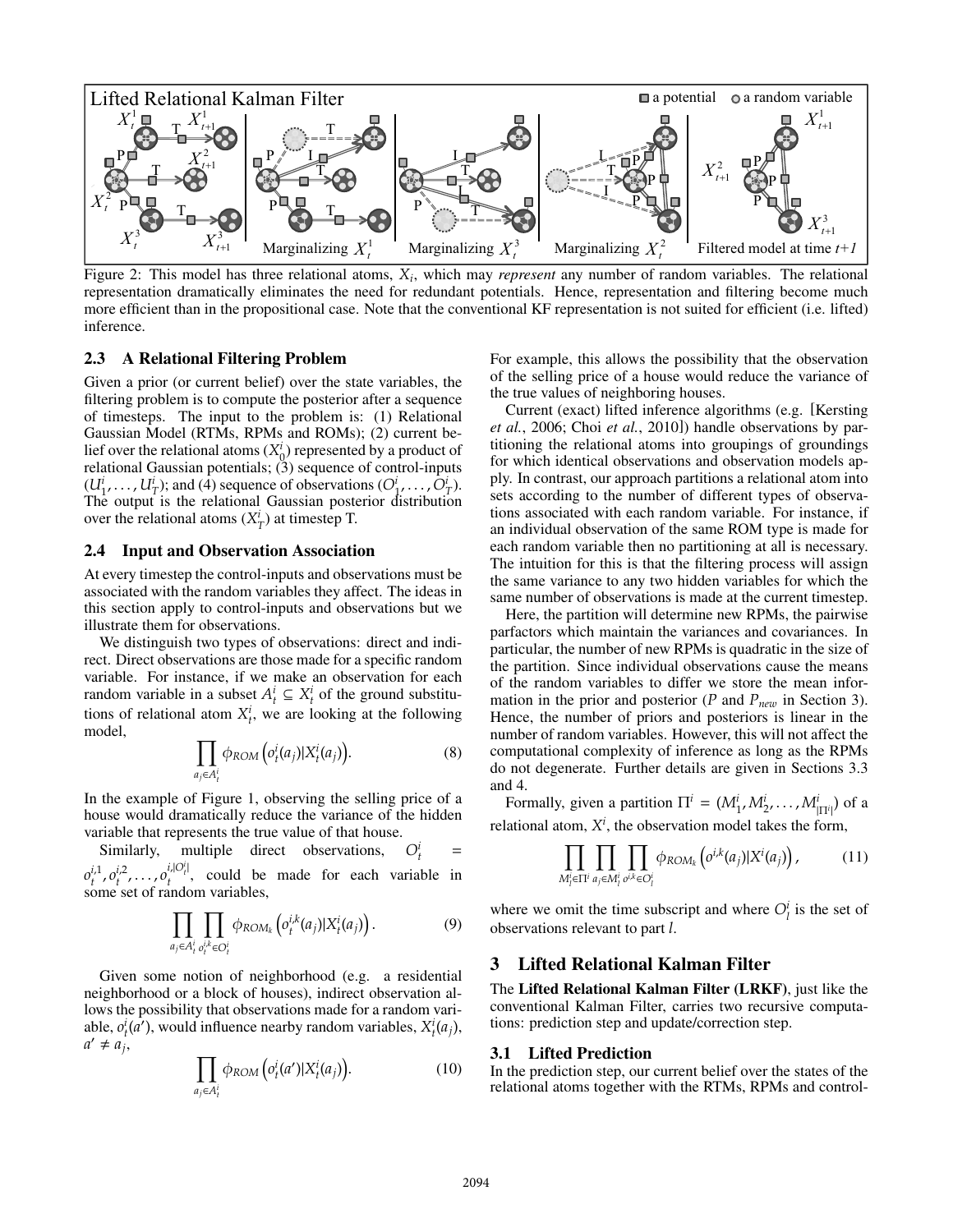inputs are used to make a best estimate of state without observation information. First, the product of potentials in the RTMs and RPMs is built. Second, the variables from the previous timestep are marginalized resulting in new RPMs and estimates of the relational atoms in the current timestep. We call this estimates the *intermediate posterior*, the input to the update step.

$$
\int_{X_t^1, \dots, X_t^n} \prod_{1 \le i < j \le n} \prod_{a \in A^i, a' \in A^j} \phi_{RTM}^{i,j} \left( X_{t+1}^j(a') | X_i^i(a), U_i^i(a) \right) \cdot P^i \left( X_i^i(a) \right) \cdot \phi_{RPM}^{i,j} \left( X_i^i(a), X_i^j(a') \right)
$$
\n
$$
= \int_{X_t^1, \dots, X_t^n} \prod_{1 \le i < j \le n} \prod_{a \in A^i, a' \in A^j} \exp \left( -\frac{\left( X_{t+1}^j(a') - B_X^{i,j} X_i^i(a) - B_U^{i,j} U_i^i(a) \right)^2}{\sigma_{RTM}^i} \right)
$$
\n
$$
\cdot \exp \left( -\frac{\left( X_t^i(a) - \mu_P^i(a) \right)^2}{\sigma_{RTM}^i} \right) \cdot \exp \left( -\frac{\left( X_t^i(a) - R_t^{i,j} X_t^j(a') \right)^2}{\sigma_{RTM}^i} \right) \tag{12}
$$

$$
\exp\left[-\frac{(\mathbf{x}_{t}(\mathbf{u}) - \mu_{p}(\mathbf{u}))}{\sigma_{p}^{i}}\right] \cdot \exp\left[-\frac{(\mathbf{x}_{t}(\mathbf{u}) - \mathbf{x}_{t} - \mathbf{x}_{t}(\mathbf{u}'))}{\sigma_{RPM}^{i}}\right]
$$
(12)  
\n
$$
= \prod_{1 \le i < j \le n} \prod_{a \in A^{i}, a' \in A^{j}} \exp\left(-\frac{\left(X_{t+1}^{i}(a) - R_{t+1}^{i,j} X_{t+1}^{j}(a')\right)^{2}}{\sigma_{RPM}^{i,j}}\right) \cdot \exp\left(-\frac{\left(X_{t+1}^{i}(a) - \mu_{p'}^{i}(a)\right)^{2}}{\sigma_{p'}^{i}}\right)
$$
  
\n
$$
= \prod_{1 \le i < j \le n} \prod_{a \in A^{i}, a' \in A^{j}} \phi'_{RPM}^{i,j}\left(X_{t+1}^{i}(a), X_{t+1}^{i}(a')\right) \cdot \prod_{1 \le i \le n} \prod_{a \in A^{i}} P'^{i}\left(X_{t+1}^{i}(a)\right).
$$
(13)

Here,  $\phi_{RPM}^{i,j}$ ,  $P^i$  and  $P'^i$  are respectively the updated RPMs, he priors and the intermediate posteriors. More details of the the priors and the intermediate posteriors. More details of the integration are given in Appendix A.

### 3.2 Lifted Update

In the update step, the intermediate posterior  $P<sup>n</sup>$  and ROMs are used to correct our estimate of the relational atoms are used to correct our estimate of the relational atoms.

When a single observation,  $o_{t+1}^t$ , is associated with all vari-<br>les in a relational atom, we calculate the posterior for one ables in a relational atom, we calculate the posterior for one random variable  $X_{t+1}^t(a)$  and use the result for the rest of the groundings of the same relational atom. groundings of the same relational atom,

$$
P'^{i}(X_{t+1}^{i}(a)) \cdot \phi_{ROM} \left(o_{t+1}^{i}|X_{t+1}^{i}(a)\right)
$$
\n
$$
= \exp\left(-\frac{\left(X_{t+1}^{i}(a) - \mu_{p'}^{i}(a)\right)^{2}}{\sigma_{p'}^{i^{2}}}\right) \cdot \exp\left(-\frac{\left(X_{t+1}^{i}(a) - \sigma_{t+1}^{i}\right)^{2}}{\sigma_{ROM}^{i^{2}}}\right)
$$
\n
$$
= \exp\left(\frac{-X_{t+1}^{i}(a)^{2} + 2\mu_{p'}^{i}(a)X_{t+1}^{i}(a) - \mu_{p'}^{i}(a)^{2}}{\sigma_{p'}^{i^{2}}}\right) + \frac{-X_{t+1}^{i}(a)^{2} + 2\sigma_{t+1}^{i}X_{t+1}^{i}(a) - \sigma_{t+1}^{i^{2}}}{\sigma_{ROM}^{i^{2}}}\right)
$$
\n
$$
= c' \cdot \exp\left(-\frac{\left(X_{t+1}^{i}(a) - \mu_{P_{REC}}^{i}\right)^{2}}{\sigma_{P_{REC}}^{i^{2}}}\right) = P_{new}^{i}(X_{t+1}^{i}(a)).
$$
\n(14)

In the case of multiple observations  $O_{t+1}^i = o_{t+1}^{i,1}, o_{t+1}^{i,2}, \ldots, o_{t+1}^{i,2}$  $\sum_{t=1}^{t+1}$ <br>
single random variable  $X_{t+1}^i(a)$  and use the resulting posterior<br>
for all other groundings of the relational atom (to which the  $\dot{t}_{t+1}^{[O_t^i]}$  we may also do the computation of the posterior for a ingle random variable  $X^i$ . (a) and use the resulting posterior for all other groundings of the relational atom (to which the same set of observations applies). The calculation is similar to the above, except that multiple observations need to be considered,

$$
P'^{i}\left(X'_{t+1}(a)\right) \cdot \prod_{o \in O_{t+1}^{i}} \phi_{ROM}\left(o|X'_{t+1}(a)\right)
$$
\n
$$
= \exp\left(-\frac{\left(X'_{t+1}(a) - \mu_{p'}^{i}(a)\right)^{2}}{\sigma_{p'}^{i^{2}}}\right) \cdot \exp\left(-\sum_{o \in O_{t+1}^{i}} \frac{\left(X'_{t+1}(a) - o\right)^{2}}{\sigma_{ROM}^{i^{2}}}\right)
$$
\n
$$
= c'' \cdot \exp\left(-\frac{\left(X'_{t+1}(a) - \mu_{p_{new}}^{i}(a)\right)^{2}}{\sigma_{new}^{i^{2}}}\right) = P'_{new}\left(X'_{t+1}(a)\right). \tag{15}
$$

#### 3.3 Lifted Inference with Individual Observations

One of the key challenges in lifted inference is handling individual observations. Current methods ground a relational atom when different observations are made for its random variables. It is usually the case that models shatter combinatorially fast and thus forfeit the benefits of a relational representation and the applicability of lifted inference.

We solve this problem in the LRKF by noting that the variances and covariances in the model are not affected by individual observations. We are thus able to represent the variances and covariances in a relational way while allowing variables to carry individual means. Further, the lifted prediction operation applies unmodified to this representation.

Lemma 1 *The variances of two random variables X*(*a*)*, X*(*b*) *in an RGM are equal after a filtering step (Lifted Prediction and Lifted Update) if the following conditions hold before the filtering step: (1) both random variables are in the same relational atom; (2) the variance of both variables is the same; (3) observations are made for both variables or none of them.*

**Proof** Given conditions (1) and (2), we first prove that the variance of both random variables is the same after the Lifted Prediction step. Note that condition (3) is not relevant to this step.

 $\overline{WLOG}$  we assume  $X_t(a)$  and  $X_t(b)$  have different means,  $\mu_t(a)$  and  $\mu_t(b)$ . Moreover, it is easy to see that the variance of  $X_{t+1}^i(a)$  and  $X_{t+1}^i(b)$  is the same after marginalizing all ran-<br>dom variables of timesten *t* due to the following two reasons: dom variables of timestep *t* due to the following two reasons: (i)  $X(a)$  and  $X(b)$  are in the same relational atom and thus share the same relationships with other random variables; (ii) the means are not involved in the marginalizations (see Section 3.1). It follows that we can represent the potentials relevant to the marginalization of  $X_t(a)$  and  $X_t(b)$  as follows:

$$
\exp\left(-\frac{(X_t(a) - \mu_t(a))^2}{\sigma_{X_t(a)}^2}\right) \cdot \phi_{RTM}(X_{t+1}(a)|X_t(a), U_t(a)) \cdot \phi_{RPM}(X_t(a), X_t(b))
$$
\n
$$
\cdot \exp\left(-\frac{(X(b)_t - \mu_t(b))^2}{\sigma_{X_t(b)}^2}\right) \cdot \phi_{RTM}(X_{t+1}(b)|X_t(b), U_t(b)) \cdot \phi_{RPM}(X(a)_{t+1}, X(b)_{t+1})
$$
\n
$$
= \exp\left(\mathbf{c}_{X_t(a)^2} X_t(a)^2 + \mathbf{c}_{X_t(a)} X_t(a)\right) \exp\left(\frac{2B_X^i}{\sigma_{RTM}^2} X_t(a) X_{t+1}(a)\right) \exp\left(\frac{X_t(a)X_t(b)}{\sigma_{RPM}^2}\right)
$$
\n
$$
\exp\left(\mathbf{c}_{X_t(b)^2} X_t(b)^2 + \mathbf{c}_{X_t(b)} X_t(b)\right) \exp\left(\frac{2B_X^i}{\sigma_{RTM}^2} X_t(b) X_{t+1}(b)\right)
$$
\n
$$
\cdot \phi_{\text{other}}(X_{t+1}(a), X_{t+1}(b)),
$$

where  $\mathbf{c}_X$  refers to the coefficient of the term  $X^4$ .<br>After  $X_t(a)$  and  $X_t(b)$  are marginalized we get

After  $X_t(a)$  and  $X_t(b)$  are marginalized we get a potential on  $X_{t+1}(a)$  and  $X_{t+1}(b)$ . The variances of the random variables are the inverses of the coefficients of their squares in the resulting potential. Thus, all we need to show is that the coefficients of the square of the random variables,  $X_{t+1}(a)^2$ <br>and  $X_{t+1}(b)^2$  are the same after marginalization. The two and  $X_{t+1}(b)^2$ , are the same after marginalization. The two coefficients can be represented as follows. coefficients can be represented as follows,

$$
\mathbf{c}_{X_{t+1}(a)^2} = \frac{-\mathbf{c}_{X_t(b)^2} \left(\frac{B_X^i}{\sigma_{RTM}^2}\right)^2}{\left(\frac{1}{\sigma_{RTM}^2}\right)^2 - \mathbf{c}_{X_t(a)} \mathbf{c}_{X_t(b)}}, \, \mathbf{c}_{X_{t+1}(b)^2} = \frac{-\mathbf{c}_{X_t(a)^2} \left(\frac{B_X^i}{\sigma_{RTM}^2}\right)^2}{\left(\frac{1}{\sigma_{RTM}^2}\right)^2 - \mathbf{c}_{X(a)_t} \mathbf{c}_{X_t(b)}}
$$

4For the sake of exposition the RTMs here represent dependences from state variables at time *t* to the same state variable at time *t* <sup>+</sup> 1 (e.g. from  $X_t(a)$  to  $X_{t+1}(a)$ ). However, the general RTMs (e.g. dependences from  $X_t(a)$  to  $X_{t+1}(b)$ ) produce similar forms.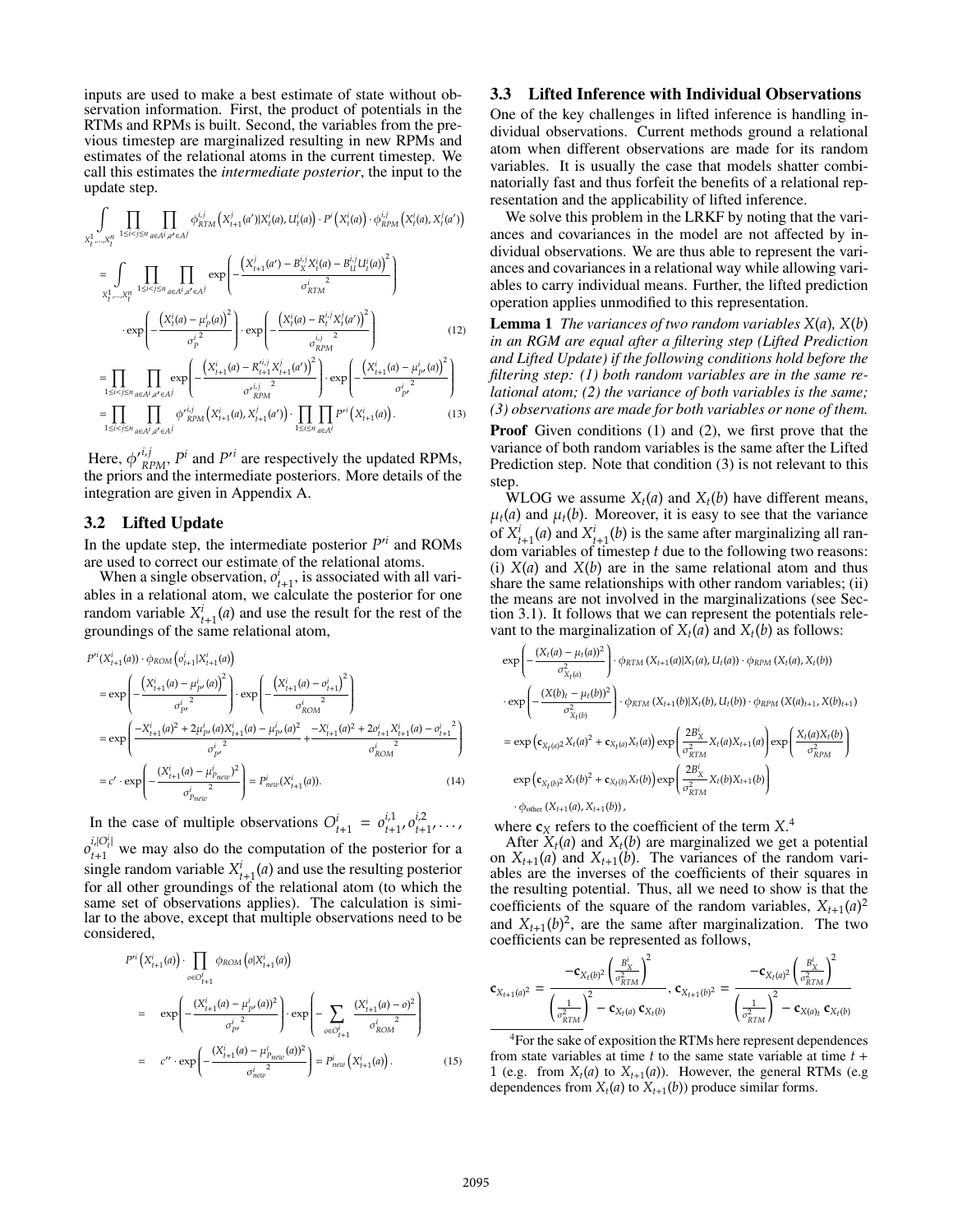where,  $\mathbf{c}_{X_t(\cdot)^2} = -\left(\frac{1}{\sigma_{X_t}^2}\right)$  $\sigma^2_{X_t(\cdot)}$  $+\frac{1}{\sigma_{RTM}^2}$ +  $\frac{1}{\sigma_{\scriptscriptstyle{RP}}^2}$ .

**Condition** (2)  $(\sigma_{X_t(a)}^2 = \sigma_{X_t(b)}^2)$  implies  $\mathbf{c}_{X_t(a)^2} = \mathbf{c}_{X_t(b)^2}$  which in turn implies  $\mathbf{c}_{X_{t+1}(a)^2} = \mathbf{c}_{X_{t+1}(b)^2}$ . This is enough to prove that the variance of two random variables  $X(a)$  and  $X(b)$  with different means is the same after the Lifted Prediction step.

We now prove the result for the Lifted Update step. Regarding condition (3) there are two cases: (a) observations were made for both variables; or (b) no observations were made for either variable. In the case of (b) the proof is complete. In the case of (a), the update step for  $X(a)$  can be represented by,

$$
\exp\left(-\frac{(X_{t+1}(a) - \mu_{X_{t+1}}(a))^2}{\sigma_{X_{t+1}(a)^i}^2} - \frac{(X_{t+1}(a) - \sigma_{a_t})^2}{\sigma_{X_{ROM}}^2}\right) = \exp\left(-\frac{(X_{t+1}(a) - \mu^+_{X_{t+1}}(a))^2}{\sigma^+_{X_{t+1}(a)^2}}\right)
$$

where,

$$
\sigma^{+2}_{X_{t+1}(a)} = \frac{\sigma^{2}_{X_{t+1}(a)} \sigma^{2}_{X_{ROM}}}{\sigma^{2}_{X_{t+1}(a)^{i}} + \sigma^{2}_{X_{ROM}}}, \ \mu^{+}_{X_{t+1}(a)} = \frac{\sigma^{2}_{X_{ROM}} \mu_{X_{t+1}(a)} + \sigma^{2}_{X_{t+1}(a)} \sigma^{2}_{a_{t+1}(a)}}{\sigma^{2}_{X_{ROM}} + \sigma^{2}_{X_{t+1}(a)}}
$$

Likewise, after the update step the variance of  $X(b)$  is,

$$
\sigma^{+2}_{X_{t+1}(b)} = \frac{\sigma_{X_{t+1}(b)}^2 \sigma_{X_{ROM}}^2}{\sigma_{X_{t+1}(b)^i}^2 + \sigma_{X_{ROM}}^2}
$$

By condition (2) and the proof for the prediction step,  $\sigma_{X_{t+1}(a)^i} = \sigma_{X_{t+1}(b)^i}$ . Thus,  $\sigma^+_{X_{t+1}(a)} = \sigma^+_{X_{t+1}(b)}$ .

Lemma 2 *The covariances of two pairs of variables (X*(*a*)*,*  $X(b)$ *)* and  $(X(a), X(c))$  in an RGM are equal after a filter*ing step (Lifted Prediction and Lifted Update) if the following conditions hold before the filtering step: (1) the three random variables are in the same relational atom; (2) the covariance of both pairs of variables is the same; (3) observations are made for the three variables or none of them.*

Proof The method used in the proof of Lemma 1 can be employed in this proof: The terms involving the individual observations do not affect terms which determine the covariance of two random variables.  $\blacksquare$ 

#### 4 Algorithms and Computational Complexity

Let  $X(|X|)$  be the set (number) of all random variables in the model and  $X = (X^1, \dots, X^{|X|})$  be the set of relational atoms (also a partition of X). In this section we speak of the rela-(also, a partition of  $\chi$ ). In this section we speak of the relational atoms as sets of random variables.

Figure 3 presents our Lifted Kalman Filtering algorithm. The inputs to the algorithm are: relational atoms, *X*; the RGM, RTMs  $M_X$ , RPMs  $M_P$  and ROMs  $M_O$ ; the prior over the relational atoms,  $P_0$ ; and the control-inputs,  $U_{[1,...,T]}$ , and observations,  $O_{[1,...,T]}$ , for each timestep.

The algorithm computes the posterior recursively. Split partitions the domains of each relational atom  $X^i$  as induced by the control-inputs  $U_t$ . **Lifted Predict** calculates new RPMs,  $M_P^5$ , and intermediate posterior,  $P_{int}$ , based on the transition models  $M_Y$  and the control-inputs  $H_Y$ . Then transition models,  $M_X$ , and the control-inputs,  $U_t$ . Then, Split Obs partitions the domains of each relational atom *X<sup>i</sup>* as induced by the observations,  $O_t^i$ . **Lifted Update** calculates the new posterior  $P_{\text{new}}$  based on the intermediate posterior the new posterior,  $P_{cur}$ , based on the intermediate posterior,  $P_{cut}$  the observation models  $M_{\odot}$  and the observations  $Q^{i}$  $P_{int}$ , the observation models,  $M_{O}$ , and the observations,  $O_t^i$ .<br>Given the control-inputs. **Split** partitions relational atom

Given the control-inputs, Split partitions relational atoms as done in previous work: e.g. *Split* [Poole, 2003] and *SHAT-TER* [de Salvo Braz *et al.*, 2005]. If the control-inputs are allowed to differ for the variables in a relational atom, the model will be propositionalized. Hence, there is little advance in how we handle individual control-inputs with respect to previous algorithms [Choi *et al.*, 2010]. 6

Algorithm **Split Obs** partitions a relational atom  $X^i$  based on the observations. However, Split Obs will only partition a relational atom in case the conditions of Lemmas 1 and 2 do not hold, i.e., when different number of observations are made for the relational variables. If the conditions of Lemmas 1 and 2 hold, the efficiency of the relational representation will be preserved even if multiple observations are made for all variables in some or all of the relational atoms.

| PROCEDURE LRKF $(X, M_X, M_P, M_O, P_0, U_{[1,,T]}, O_{[1,,T]})$                        |
|-----------------------------------------------------------------------------------------|
| Atoms, $X = (X^1, \ldots, X^{ X })$ ; RTM, $M_X$ , RPM, $M_P$ , and ROM $M_O$ ;         |
| prior, $P_0$ ; control-inputs, $U_{[1,,T]}$ ; observations, $O_{[1,,T]}$ .              |
| 1. $P_{cur} \leftarrow P_0, X_{cur} \leftarrow X$                                       |
| 2. For $t = 1$ to T                                                                     |
| (a) $[X_{cur}, M_X, M_P, M_O] \leftarrow$ Split( $X_{cur}, U_t, M_X, M_P, M_O$ )        |
| (b) $[P_{int}, M_p] \leftarrow \text{Lifted\_Predict}(X_{cur}, P_{cur}, M_X, M_p, U_t)$ |
| (83.1)                                                                                  |
| (c) $[X_{cur}, M_{\Omega}] \leftarrow$ Split_Obs( $X_{cur}, O_t, M_{\Omega}$ ) (§3.3)   |
| (d) $[P_{cur}] \leftarrow$ Lifted_Update( $X_{cur}, M_O, P_{int}, O_t$ ) (§3.2)         |
| 3. <b>Return</b> $X_{cur}$ , $P_{cur}$                                                  |
| Figure 3: Algorithm Lifted_Relational_Kalman_Filter for Re-                             |

lational Gaussian Models.

**Lemma 3** *The complexity of* **Lifted Predict** *is*  $O(|X|\cdot |X_t|\cdot |^2)$ *.* Where  $X_{t+1}$  *is the set of relational atoms output by Split Where*  $X_{t+}$  *is the set of relational atoms output by* **Split***.* 

Proof This step corresponds to the marginalization (Equation (13) and Appendix A) of the variables in  $X$ . For every variable that is integrated the parameters of all,  $E(|X_{t+}|, 2)$ , pairwise interactions between relational atoms must be updated.  $\blacksquare$ 

**Lemma 4** *The complexity of* **Lifted Update** *is*  $O(|X_{t+0}| \cdot )$ <sup>|</sup>*Omax*|)*. Where Xt*<sup>+</sup>*<sup>o</sup> is the set of relational atoms output by* Split Obs *and Omax is the largest set of observations associated with a relational atom.*

**Proof** For each relational atom in  $X_{t^{+0}}$  the computation in Equation (15) iterates over all relevant observations.  $\blacksquare$ 

Our main result follows,

Theorem 5 *The computational complexity of* LRKF *is O*(*T*·  $(|X| \cdot |X^*_{t+}|^2 + |X^*_{t+0}| \cdot |O^*_{max}|)$ ) where T is the number of timesteps,<br> $X^* X^*$ ,  $X^*$ , and  $O^*$  are as above with the  $*$  indicating the *t*<sup>+</sup> |<sup>2</sup> + |*X*<sub>*t*<sup>+o</sup></sub> |·|*O*<sup>∗</sup><sub>*n*</sub><br>*X*<sup>\*</sup>*∞ and O*<sup>\*</sup> *X*,  $X_{t+}^*$ ,  $X_{t+}^*$  and  $O_{max}^*$  are as above with the ∗ indicating the largest set across all timestens. *largest set across all timesteps.*

 $<sup>5</sup>$ In our representation the number of relational atoms determines</sup> the number of RPMs which is equal to  $E(|X|, 2)$  (the number of 2combinations of <sup>|</sup>*X*<sup>|</sup> with repetition).

<sup>&</sup>lt;sup>6</sup>However, we conjecture that techniques similar to the ones we used for ROMs can be applied to RTMs. Any two random variables in the same atom will have the same variance after the Lifted Predict step if they receive the same types of control inputs. That is, RTMs of the same type will increase the variances of the random variables by the same amount.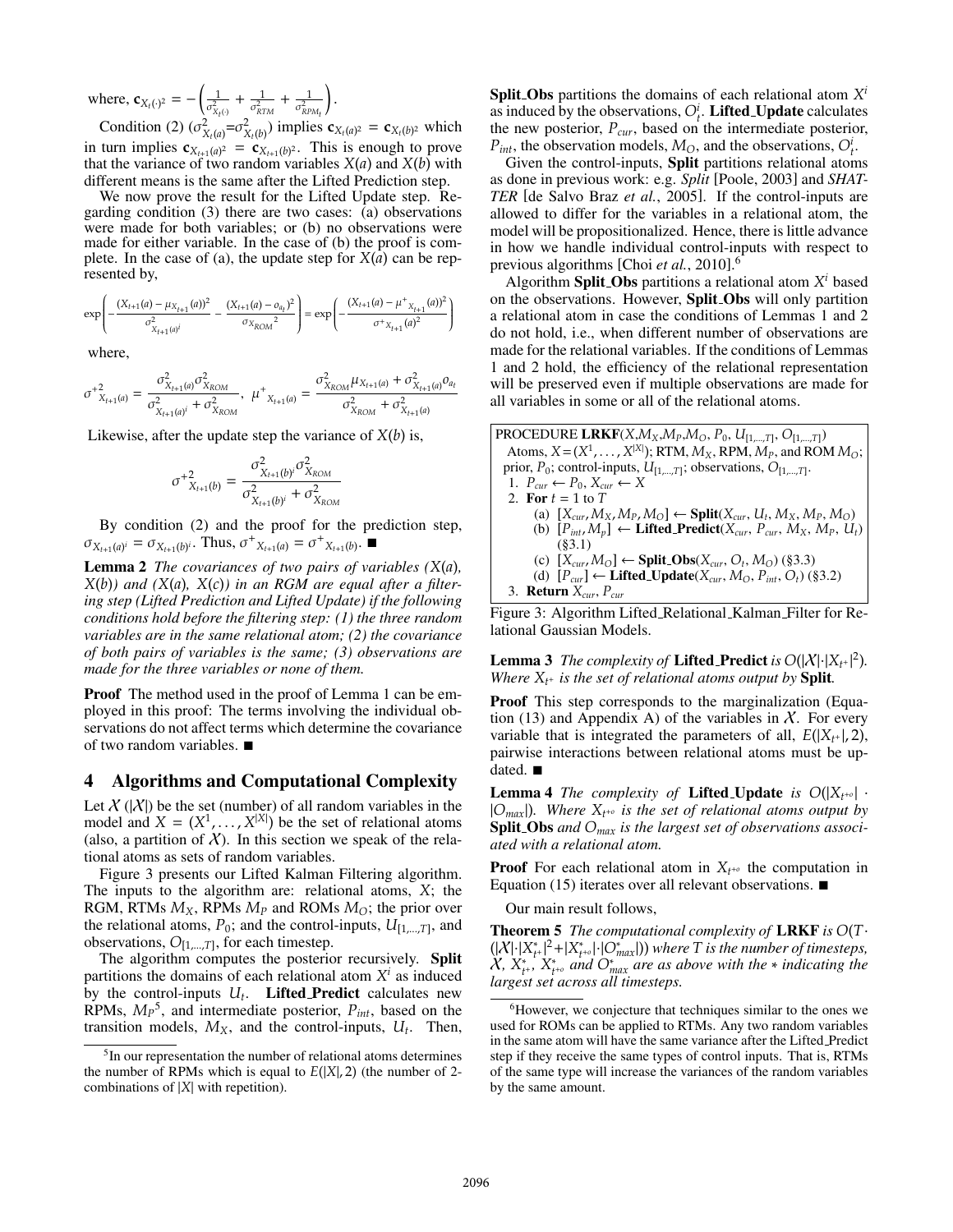

Figure 4: Average filtering time with increasing number of houses. Note the cubic increase in filtering time for the Ground Kalman Filter and the linear increase for our Lifted Relational Kalman Filter (LRKF). The y-axis is shown in logarithmic scale. To show that LRKF performs linearly, we added markers at the measurements on the LRKF curve.

### 5 Experimental Results

We compare the average filtering time of **LRKF** and a conventional Kalman Filter by varying the number of random variables. We implemented both the LRKF and the conventional KF (which handles random variables individually) in Perl. This makes the manipulation of the dynamically changing structure convenient.

For the housing market model in Figure 1, we randomly choose the parameters of the models (priors, RTMs, RPMs, and ROMs) and provide observations for  $HMO<sub>t</sub>$  and  $HPO<sub>t</sub>(.)$ . To emphasize the difference in scalability, we assume that some set of houses has individual observations in each timestep,  $HPO<sub>t</sub>(.)$ , while the rest of the houses do not. We ran the two filters over 50 timesteps. The results in graph 4 confirm our theoretical results contrasting the linear time complexity of LRKF with the cubic time complexity of the Kalman Filter.

### 6 Application to Online Social Networks

For decades social scientists have studied how different types of relationships impact individuals and organizations. More recently, research on analyzing online social networks (OSNs) has demonstrated that relational patterns can be exploited to improve predictive models of link structure and behavior. Further, the accurate estimation of relationship strengths has applications to understanding human behavior, predicting human behavior (e.g. fraud), privacy control, information prioritization, recommender systems, search and visualization (see e.g. [Gilbert and Karahalios, 2009], [Xian *et al.*, 2010] and references therein).

Previous work on OSNs has been characterized by two major limitations: (1) Following social media it has focused on binary friendship relations, i.e., two peo-



Figure 5: Model with plate notation and induced partition.

ple can be either friends or strangers. However, in reality relationships may fall anywhere along a continuous spectrum - an observation made in the social sciences since 1973 [Granovetter, 1973] with the introduction of the notion of tie strength. (2) Works on link prediction and relationship strength estimation have given little attention to the dynamic nature of social networks (SNs). However, it has been demonstrated that the level of interactions between individuals varies widely over time. For instance, experiments on the Facebook OSN showed that, on average, 55% of the links that are active during a given month are no longer active during the following month [Viswanath *et al.*, 2009].

Given the relational nature of SNs and the fact that interaction data is notably noisy a probabilistic and relational approach to prediction is best. However, predicting relationship strengths on a single network-snapshot has remained too expensive for current exact inference algorithms [Sen *et al.*, 2008]. To exacerbate the above limitations, current OSNs are potentially very large and rapidly growing.

Here we show that our LRKF is able to carry accurate relationship strength prediction on large dynamic networks while using state-of-the-art modeling features and techniques. Following the modeling decisions made by [Xian *et al.*, 2010] we propose a probabilistic model where hidden variables represent relationship strength. The model is composed of two parts (Figure 5): (1) A generative component (top) models the conditional probability of relationship strength given profile similarities and; (2) a discriminative component (bottom) models the conditional probability of the interaction activity between users given the strength of their relationship.

In [Xian *et al.*, 2010] the hidden variables are estimated iteratively given a snapshot of the OSN. In sharp contrast, we are able to filter the state of the network as observations about user interactions are made. We extend previous work by introducing a linear Gaussian model of relationship evolution (Equation (16)) that relates state variables across timesteps. For this purpose, the control-inputs are derived from a linearcombination of profile similarities. The model has the following components,

$$
P(X_t(i, j)) = \exp\left(-\frac{(X_t(i, j) - c_t(i, j))^2}{2\sigma_{P_t}^2}\right)
$$

$$
\prod_{l \in U} \phi_{U_l}(X_t(i, j), U_t(i, j)) = \prod_{l \in U} \exp\left(-\frac{(X_t(i, j) - \alpha_{U,l} - \beta_{U,l}U_t(i, j))^2}{2\sigma_{U,l}^2}\right)
$$

$$
\prod_{\substack{v_{t+1}^k \in O_{t+1}}} \phi_{ROM_k}(o_{t+1}^k, X_{t+1}(i, j)) = \prod_{\substack{v_{t+1}^k \in O_{t+1}}} \exp\left(-\frac{(o_{t+1}^k - \alpha_{O,k} - \beta_{O,k}X_{t+1}(i, j))^2}{2\sigma_{O,k}^2}\right)
$$

$$
\phi_{RTM}(X_{t+1}(i, j), X_t(i, j), U_t(i, j)) = \exp\left(-\frac{(X_{t+1}(i, j) - \mathbf{w} \cdot U_t(i, j) - \beta_T X_t(i, j))^2}{2\sigma_T^2}\right)
$$
(16)

where (*i*, *j*) ranges over all pairs of individuals, *X* are the relationship strength variables, **U** are the profile similarity feature vectors and the  $o<sup>k</sup>$  are interaction observations.

One limitation of this model, which it inherits from its static predecessor, is that relationship strengths are considered independent of each other. A better approach is to consider the dependences between edges by introducing RPMs of the form,

$$
\phi_{RPM}(X_t(i,j), X_t(i,k)).\tag{17}
$$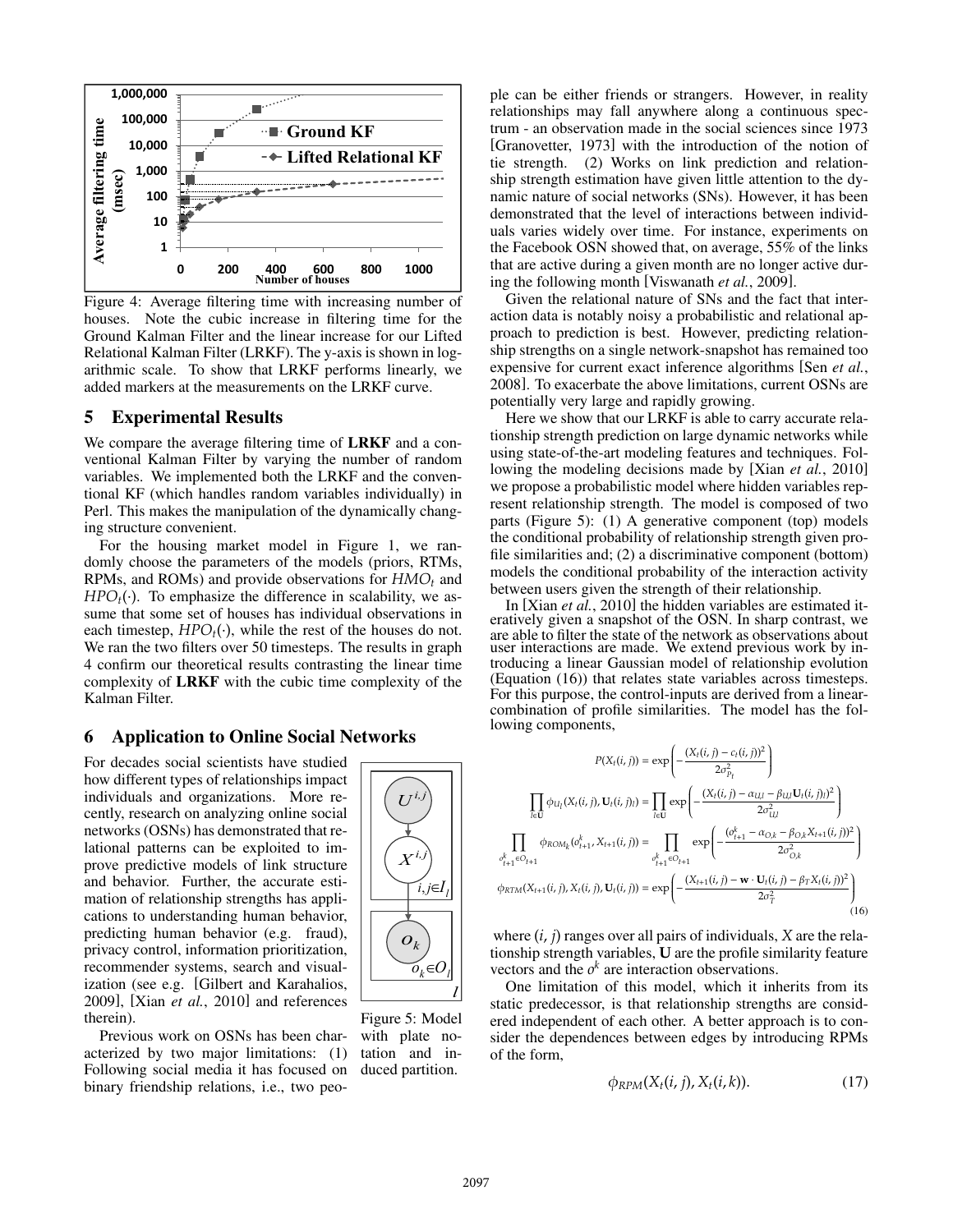We envision a multivariate Gaussian version of probabilistic transitivity being represented in this fashion.

## 7 Related Work

The KF [Kalman, 1960; Roweis and Ghahramani, 1999] is a method for estimating the state of a dynamic process given a sequence of noisy observations. It is restricted to linear dynamic and linear measurement models both with additive Gaussian noise. The Extended Kalman Filter (EKF) [Sorenson and Stubberud, 1968] extends the KF to non-linear systems. For high dimensional data, a sampling method has been devised, the Ensemble Kalman Filter [Evensen, 1994]. Exact Kalman Filtering for high dimensional data is not feasible because exact filtering requires matrix inversions which take time cubic in the number of random variables.

Our RGMs represent the probability density as a product of node and edge factors. Any multivariate Gaussian is a quadratic exponential and can thus be written in this form. This is related to the information form of the Gaussian density and is the basis of other models such as Directed Gaussian Models (DGMs) [Cowell, 1998] and Gaussian Markov Random Fields (GMRFs) [Rue and Held, 2005]. However, RGMs are relational while DGMs and GMRFs are not. Thus, the previous models do not have a compact (relational) representations and, more importantly, an efficient (lifted) exact inference algorithm.

Relational probabilistic models allow the specification of models with size independent of the sizes of the populations in the model [Friedman *et al.*, 1999; Poole, 2003; Richardson and Domingos, 2006]. Lifted inference algorithms [de Salvo Braz *et al.*, 2005; Milch and Russell, 2006] attempt to carry as much of the computations without propositionalizing the model. [Poole, 2003], solves inference problems by dynamically splitting and unifying sets of ground atoms. [de Salvo Braz *et al.*, 2005] (FOVE) introduced *counting elimination* to efficiently eliminate atoms with different parameterizations. [Milch *et al.*, 2008] (C-FOVE) take a slightly different approach with the introduction of counting formulas. However, all of the above lifted inference algorithms are not applicable to models with continuous variables.

[Kersting *et al.*, 2006] introduced Logical HMMs that combine ideas from *Statistical Relational Learning* and dynamic models. Indeed their work, as ours, pursues the benefits that the relational approach brings to inference and learning. However, their work is inherently discrete and further, they assume specific transition and observation models.

For relational models with continuous variables, recent advances have made inference possible. [Wang and Domingos, 2008] is an approximate algorithm based on sampling, search and local optimization. [Choi *et al.*, 2010] is an exact variable elimination algorithm for continuous domains. The latter algorithm is similar to the marginalization problem that is part of the prediction step in filtering. However, none of these algorithms have been devised with dynamic models in mind nor do they address the problem of individual observations.

#### 8 Conclusion and Future Work

We propose Relational Gaussian Models to represent and model dynamic systems in a relational (first-order) way. Further, we present the first algorithm for filtering or tracking at the first-order level. Our theoretical analysis and empirical tests show that our approach leads to significant gains in efficiency and enables filtering for systems with very large numbers of random variables. We also make the case for the applicability of lifted inference to address real-world problems by taking a recently proposed model of social relationship strength and extending it to large dynamic networks.

A limitation of our exact filtering is that we shatter the model when the random variables in a relational atom receive different numbers of observations because their variances and covariances become different. Our current understanding is that approximate re-grouping of random variables is the only general recourse in this case.

#### Acknowledgements

We wish to thank Jihye Seong, Jeongkeun Lee and the anonymous reviewers for their valuable comments. This work was supported in part by NSF award IIS-09-17123 – *RI: Scaling Up Inference in Dynamic Systems with Logical Structure* and NSF award ECS-09-43627 - *Improving Prediction of Subsurface Flow and Transport through Exploratory Data Analysis and Complementary Modeling*. Abner Guzman-Rivera was supported by the C2S2 Focus Center, one of six research centers funded under FCRP, a Semiconductor Research Corp. entity.

### A Details of Lifted Prediction

The integration is done using the following rule,

$$
\int_{X_t^i(a^*)} \exp\left(-\mathbb{A}X_t^i(a^*)^2 + 2\mathbb{B}X_t^i(a^*) - \mathbb{C}\right) = \frac{\sqrt{\pi}}{\sqrt{\mathbb{A}}} \exp\left(\frac{\mathbb{B}^2}{\mathbb{A}} - \mathbb{C}\right). \tag{18}
$$

where  $A$  is a constant,  $B$  a linear form of random variables except  $X_i^i(a^*)$ , and  $\mathbb C$  is a quadratic form of random variables<br>except  $X_i^i(a^*)$ except  $X_t^i(a^*)$ .<br>The integra

The integration of one random variable in Equation (12) can be represented as follows,

$$
\int_{X_{i}^{j}(a^{*})} \prod_{1 \leq j \leq n} \prod_{a^{*} \in A^{j}} \exp \left(-\frac{\left(X_{i+1}^{j}(a^{*}) - B_{X}^{i,j}X_{i}^{i}(a^{*}) - B_{U}^{i,j}U_{i}^{i}(a^{*})\right)^{2}}{\sigma_{RTM}^{i}}\right) \exp \left(-\frac{\left(X_{i}^{i}(a^{*}) - \mu_{p}^{i}(a^{*})\right)^{2}}{\sigma_{p}^{i}}\right)
$$
\n
$$
\cdot \exp \left(-\frac{\left(X_{i}^{i}(a^{*}) - R_{i}^{i,j}X_{i}^{i}(a^{*})\right)^{2}}{\sigma_{RPM}^{i,j}}\right) \tag{19}
$$
\n
$$
= \int \exp \left(-\mathbf{A}X_{i}^{i}(a^{*})^{2} + \left(\mathbf{c} + \sum_{1 \leq j \leq n} \sum_{a^{*} \in A^{j}} c_{i}^{j}X_{i}^{j}(a^{*}) + c_{i+1}^{j}X_{i+1}^{j}(a^{*})\right)X_{i}^{i}(a^{*}) - \mathbf{C}\right)
$$
\n
$$
= \int \exp \left(-\mathbf{A}X_{i}^{i}(a^{*})^{2} + \left(\mathbf{c} + \sum_{1 \leq j \leq n} c_{i}^{j} \sum_{a^{*} \in A^{j}} X_{i}^{j}(a^{*}) + c_{i+1}^{j} \sum_{a^{*} \in A^{j}} X_{i+1}^{j}(a^{*})\right)X_{i}^{i}(a^{*}) - \mathbf{C}\right)
$$
\n
$$
= \int \exp \left(-\mathbf{A}X_{i}^{i}(a^{*})^{2} + \left(\mathbf{c} + \sum_{1 \leq j \leq n} c_{i}^{j}X_{i}^{j} + c_{i+1}^{j}X_{i+1}^{j}\right)X_{i}^{i}(a^{*}) - \mathbf{C}\right), \tag{20}
$$

when **c**,  $\mathbf{c}_t^j$  and  $\mathbf{c}_{t+1}^j$  represent constants calculated from Equation (19), and  $X_t^j$  represents  $\sum_{a' \in A^j} X_t^j(a')$ .<br>Note the quadratic form in Equation (1)

 $A(t)$ , and  $A_t$  represents  $\sum_{a' \in A} A_t(a')$ .<br>Note the quadratic form in Equation (18) includes the following types of expression,

$$
(\mathbf{X} + \mathbf{X}')^2 = [\mathbf{X}^2] + 2[\mathbf{XX}] + 2\mathbf{XX}' + [\mathbf{X}'^2] + 2[\mathbf{X}'\mathbf{X}'], \qquad (21)
$$